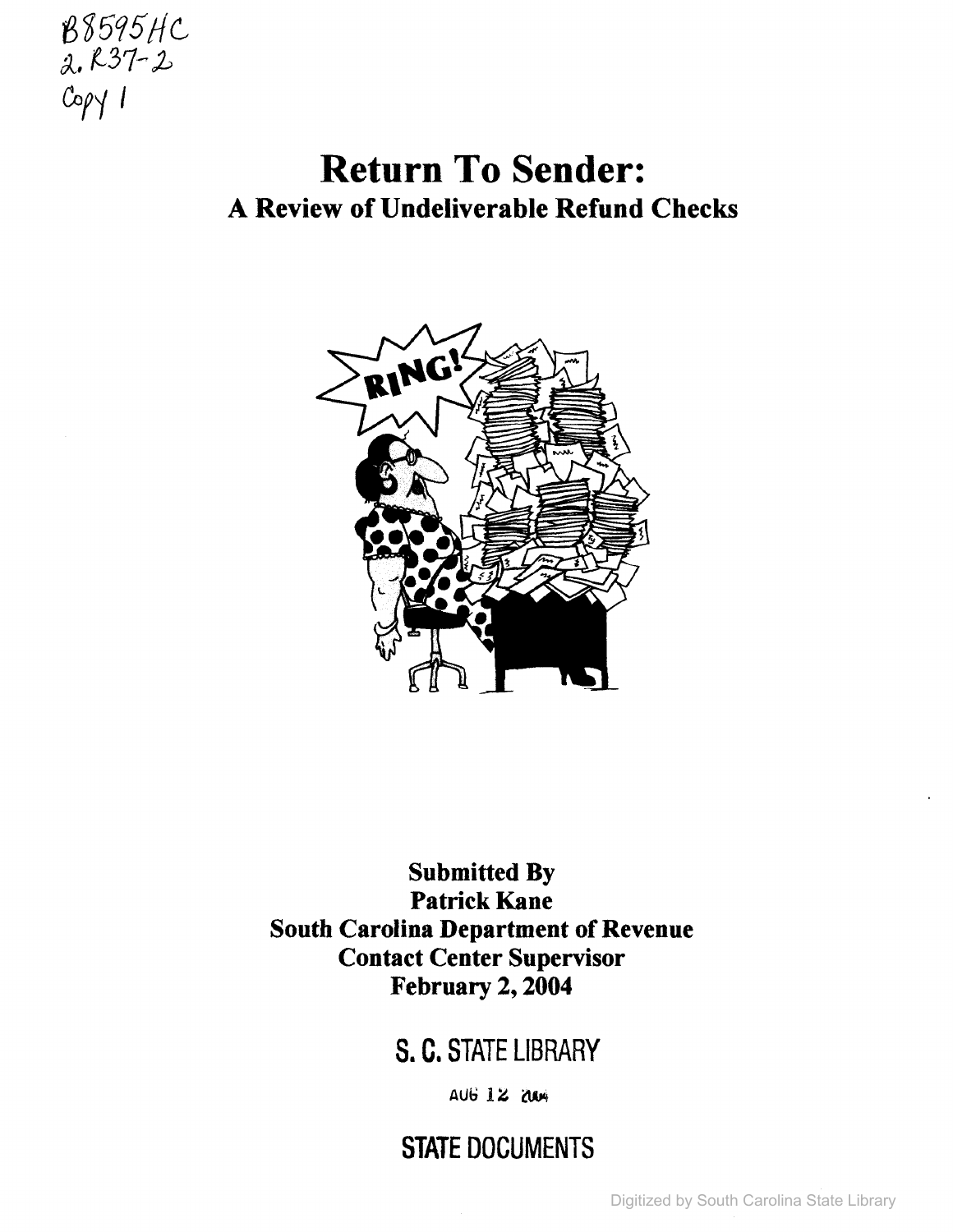#### **Project Return To Sender: A Review of Undeliverable Refund Checks**

Question: How can the contact center reduce the amount of time spent dealing with the returned refund checks to better utilize the resources of employee time? If we can improve the process would this allow the employees to better serve the customer? We generally refer to our customers as taxpayers. The one that this project particularly concerns is the specific individual taxpayer that has filed their return but has not received their refund. The second is the taxpayer who is trying to get specific information from the department through the contact center whom could be served if these employees were not spending their time dealing with returned refund checks.

#### **Introduction! Problem Statement**

The problem: Every year there are a large number of refund checks returned to the South Carolina Department of Revenue as undeliverable by the post office. During the year 2003 ten thousand nine hundred and sixty four individual income tax refund checks were returned to the Department of Revenue as undeliverable by the Post office. During the year 2003 1% of all mailed checks were returned as undeliverable.

 Checks issued 1,101,772 Direct Deposits 305,263 Total refunds 1,407,035 Checks canceled 5,027

 Checks issued 1,035,907 Direct deposits 375,108 Total refunds 1,411,015 Checks Returned 10964 Checks re-mailed 4619 Checks canceled 5,037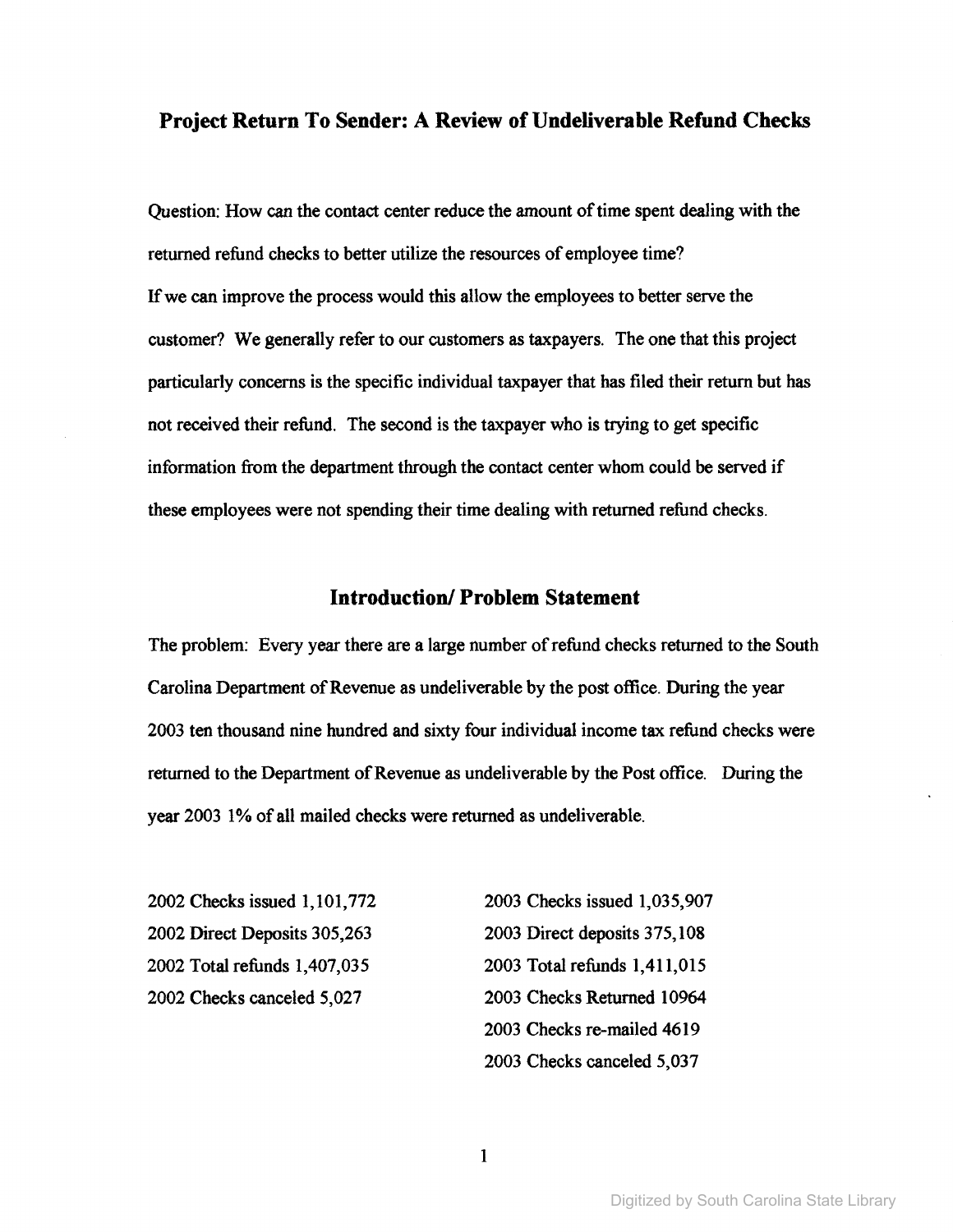There is a certain amount of overlap at the end of the year to account for the difference in timing between those received back, resent, and the total number canceled during each calendar year.

#### **Current Situation**

The contact center of the Department of Revenue has many tasks. The predominant assignment is to offer customer service by answering incoming questions from the public. The center is staffed with thirteen full time employees. Nine of these employees work in the main office and four work as telecommuters from their homes. The majority of these inquiries come in the form of telephone calls. These calls range from mundane to technical and cover the tax areas of Business Personal Property, Individual Income, Sales, and Withholding taxes. The center also acts as the general information line and directory assistance to specific employees.

The center answered over one hundred seventy nine thousand calls during the year 2003. Ofthose calls sixty eight thousand three hundred twenty seven were individual income tax calls. That equates to roughly thirty eight percent of the total calls. Many of these are calls requesting information on the status on the individuals refund check. Some of these are individual who do not allow enough time for their refund to arrive, while others are the individuals we need to talk to since their check has been returned by the post office.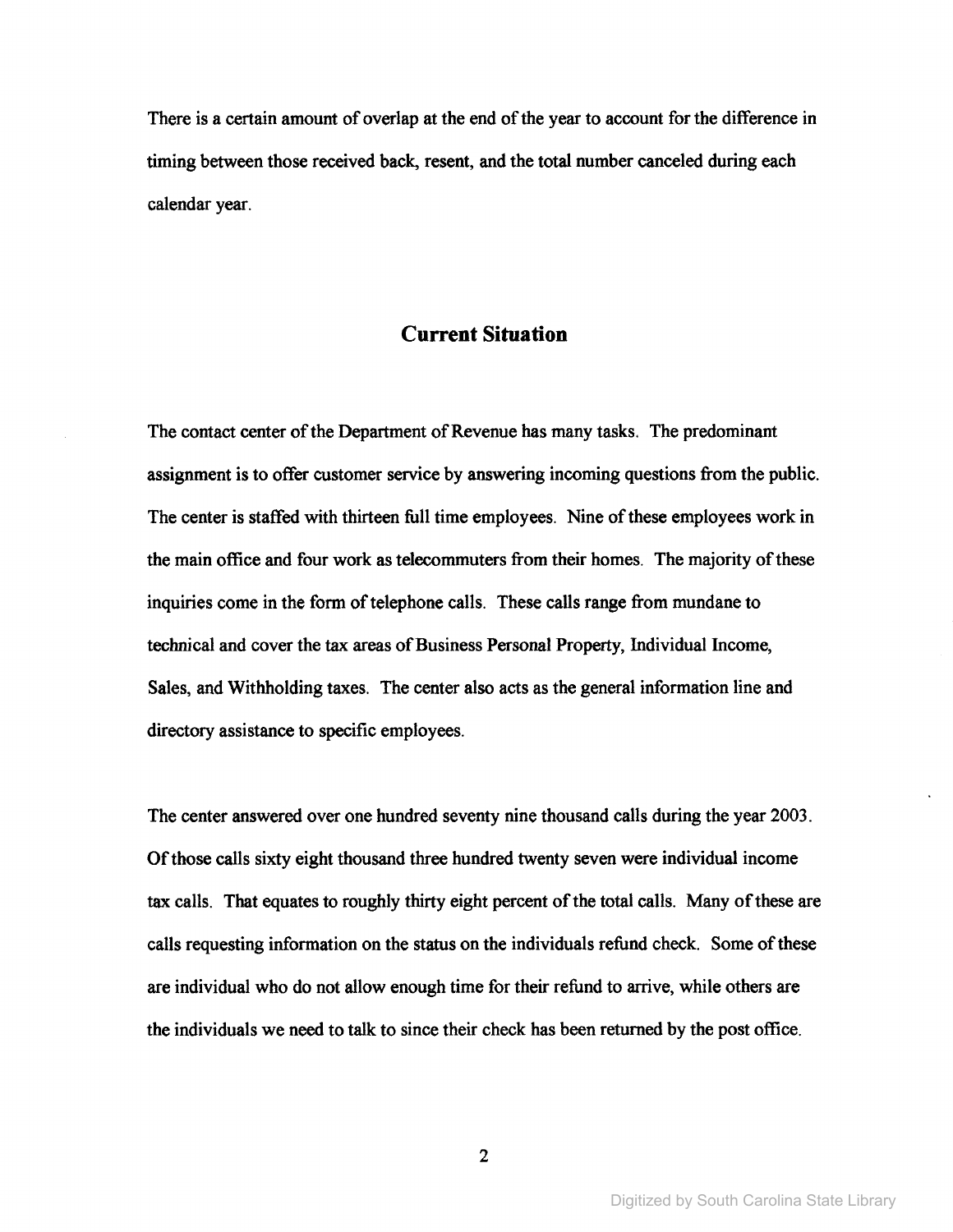There are several reasons why a refund check would be returned as undeliverable; the mailing address could be incorrect; the address on the return was illegible, the address on the return was keyed incorrectly in data processing, the individual may have moved since the return was filed, on an electronic filed return the address is not entered correctly by the individual or the preparer, the individual might not have a proper receptacle (mailbox missing or damaged), the PO box has been closed, or the taxpayer has a temporary away order at the post office. In any of these cases the post office will not deliver the mail but will return the checks to the Department of Revenue.

The returned checks are included with the main mail coming into the agency. They are then sorted out in the mailroom and delivered to the contact center. When these checks are received by the contact center from the mail room they are sorted into two alphabetical groups by the first letter of the last name  $(A-K, L-Z)$ . These groups are then assigned to the respective employee who is assigned that section. The employee then counts the number of checks returned to them that day. First they check the return label from the post office to see if there is a new address. If there is, they update the system, making notes in the record, type an envelope, and mail the check again. If there is no corrected address on the check they then look up each check on the mainframe system to see if a better address is available. Sometimes a taxpayer will call after the return has been processed and <sup>a</sup> new address can already be available in the system. Ifthere is <sup>a</sup> better address a note is made, a new envelope is typed, and the check is mailed again. Ifthere is no better address available the check is placed into "to be posted" status in the system. This indicates to all users that the check has been returned and is in our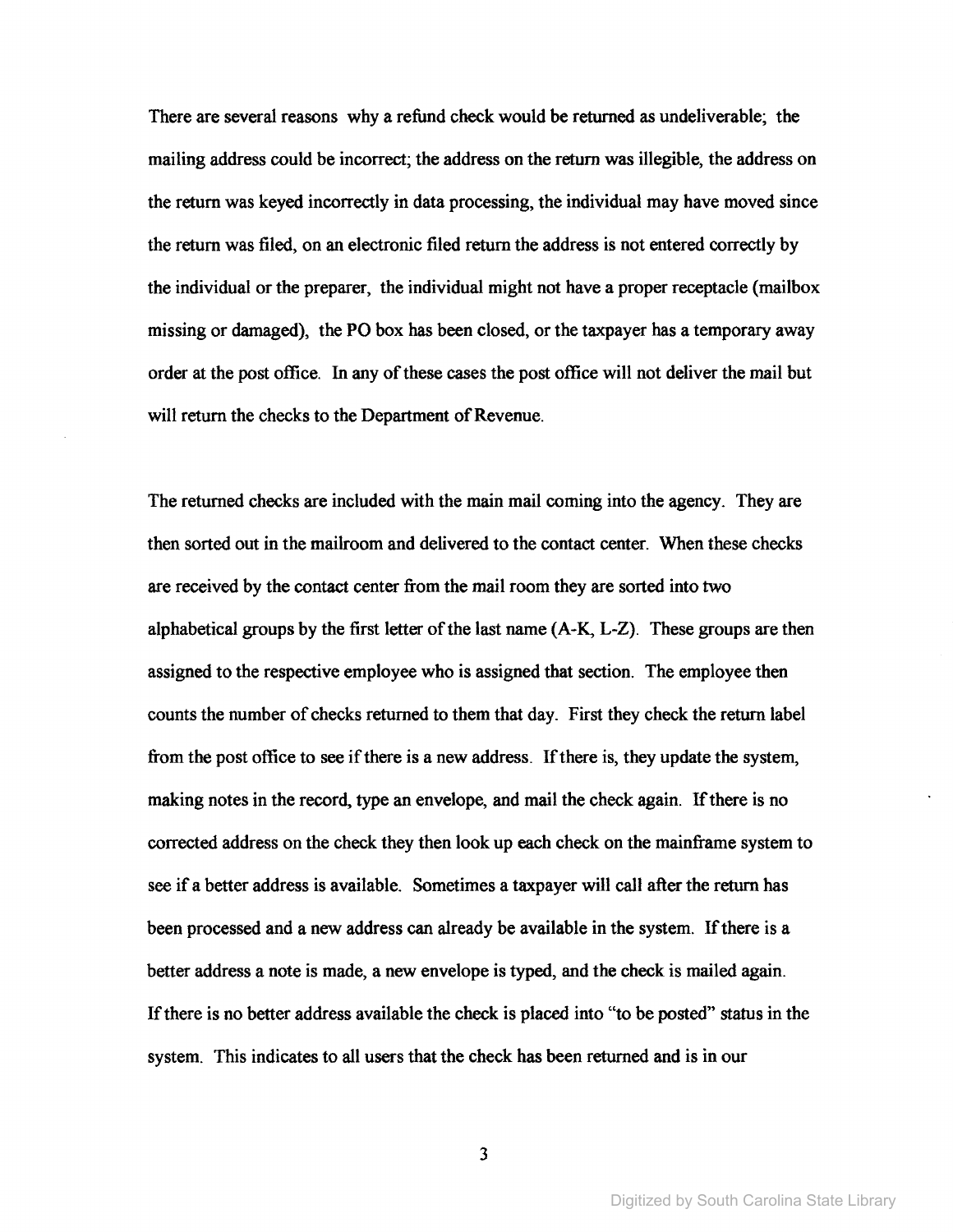possession. The employee also has to enter a batch number which indicates to us which folder the check is in for retrieval later from the file cabinet. The checks are then stored in a file cabinet in the area. This process averages one minute five seconds to complete each check.

When a taxpayer notifies us either by phone or mail of an updated address the same two employees have the responsibility to verify and enter the new address on the system, change the status on the system from "to be posted" to "reissued", create notes indicating the new address, and that the check is being resent on that date, create a new envelope, and resend the check. This process averages approximately two minutes twenty five seconds per check. Even then some of these checks are again returned to us and the process starts over. In the course of the year these employees average almost two hours a day on these duties. During the peak season when the volume is high both in terms of calls and returned checks they can spend almost the entire day working on these checks.

By law  $(\S12-6-5560)$  we are mandated to post a list of the unclaimed refund checks in the county courthouse of the last known address. To complete this process the employees get a printout of all the checks that are in the "to be posted" status. The list is then broken out by county. They then verify that all checks are still in batch in the cabinet. They also must verify that the addresses are indeed in the correct county. Once all the corrections have been made a new printout is requested and mailed with a cover letter to all the county courthouses. At this point the status of the checks is systematically changed to "posted".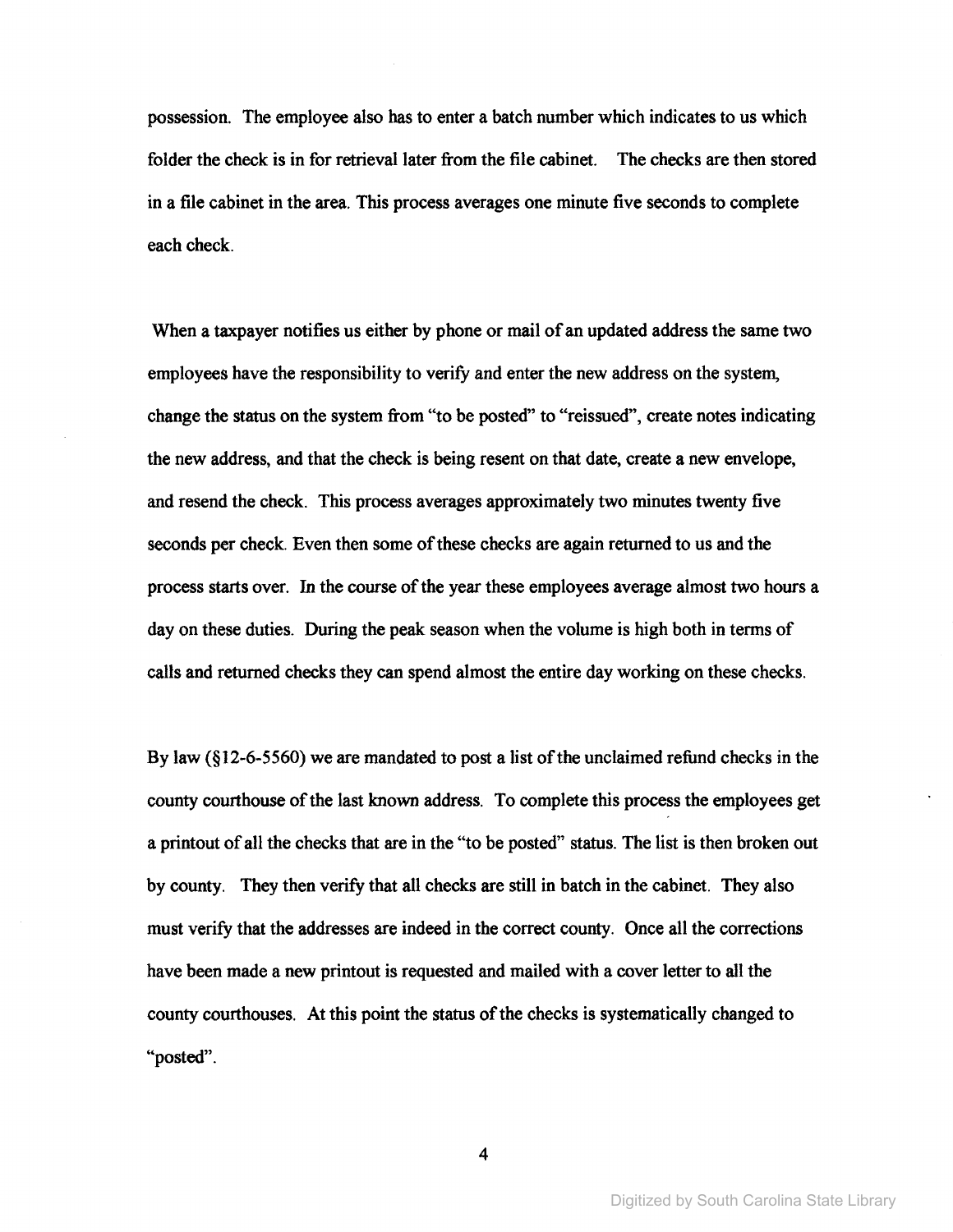After a period of at least ninety days all checks in the "posted" status may be canceled. In this step of the process another printout is generated of all checks in the "posted status". The folders in the cabinet are pulled one by one. The checks are tom open, put in numerical order, and verified against the printout. Once they are all verified each check must be stamped "void" and batched in groups of fifty. These are sent with a tape to the Treasurers office. This step in the process can take up to three weeks to complete. The checks are then canceled and our system reflects that those individual checks have been canceled. Once a check is so canceled the statue of limitations of the original return goes back into effect for the taxpayer to notify us to claim the refund. If the taxpayer notifies SCDOR before the time limitation is up the address is updated in the system and the return is reworked and a new check is mailed. All users have this capability. The system generates and mails the check with no other tasks preformed by the section.

The data regarding returned checks has been collected throughout the year. The two employees responsible for the process would count each day the total number of checks returned to them. They would also count how many checks they mailed back out each day. Additionally, they were to maintain how much time was spent on the process. Time estimates were calculated from these totals as well as random observation samples.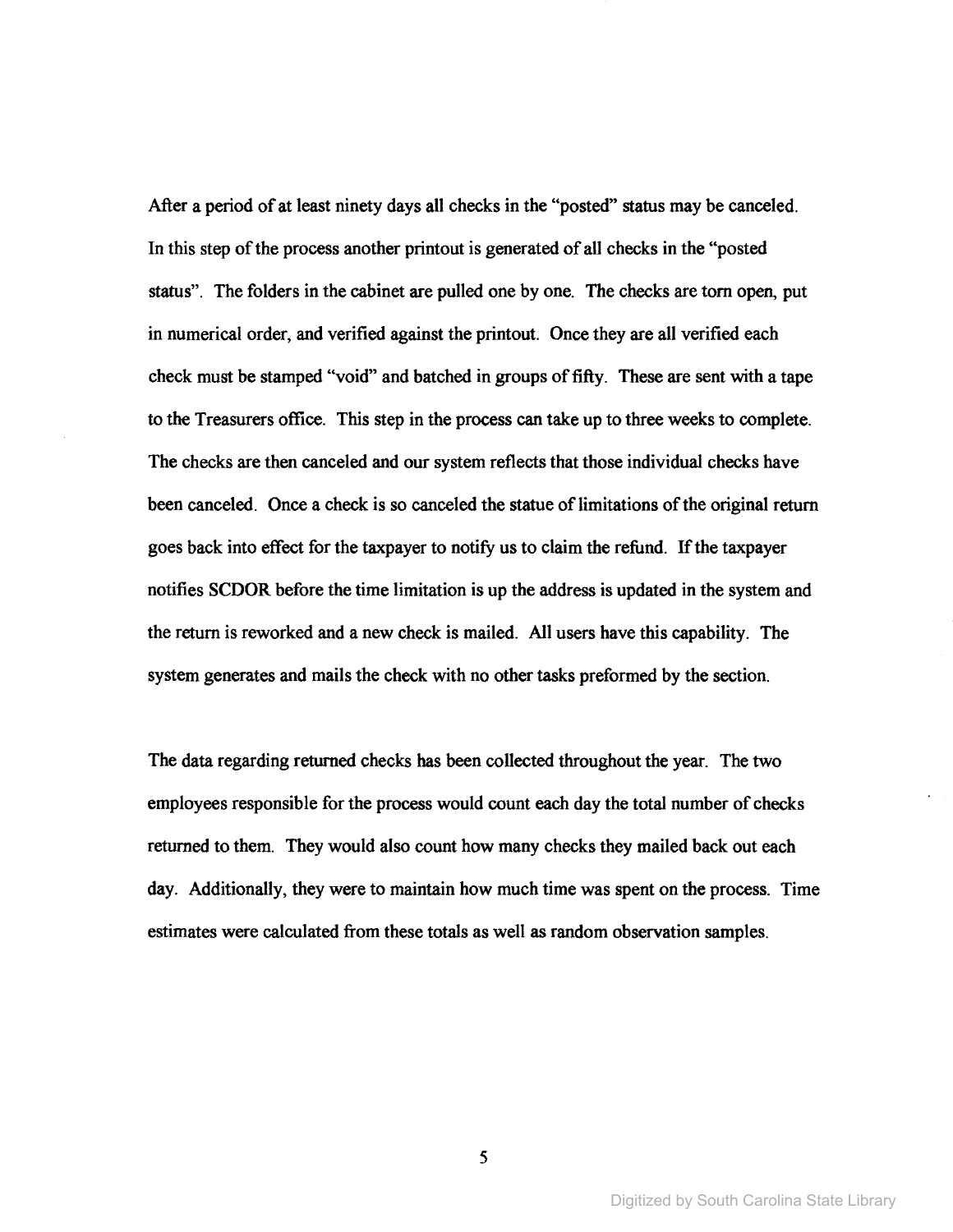#### **What do others do?**

I had conversations with representatives from the Internal Revenue Service as well as from the State Departments of Revenue from both Georgia and North Carolina.

At the Internal Revenue Service when they receive a returned refund check the amount is credited back to the return and the check is destroyed. The taxpayer then has to contact the Internal Revenue Service to report a good address. At that point a new check is produced and mailed to the taxpayer at the new address.

In the state of Georgia the Department of Revenue there just changed last year how they handle returned refund checks. Previously they handled their returns similar to the process currently in place at SCDOR. They would collect the returned refunds and input into the system that they had been returned. Then they would store all checks until they were claimed. This year they implemented a process where when a check is returned they check their system for an updated address if none is available they void the check on the system and destroy the check. The supervisor stated that the new process was a vast improvement since they no longer had to keep track of the stored checks. Her staff was now able to focus on other projects such as trying to track down the individual instead of the time it took maintaining the check files. She was very happy with their results and glad they had made the change.

In the State of North Carolina they have a different strategy. They go through a similar process to begin with when a returned check is received. They check their system for a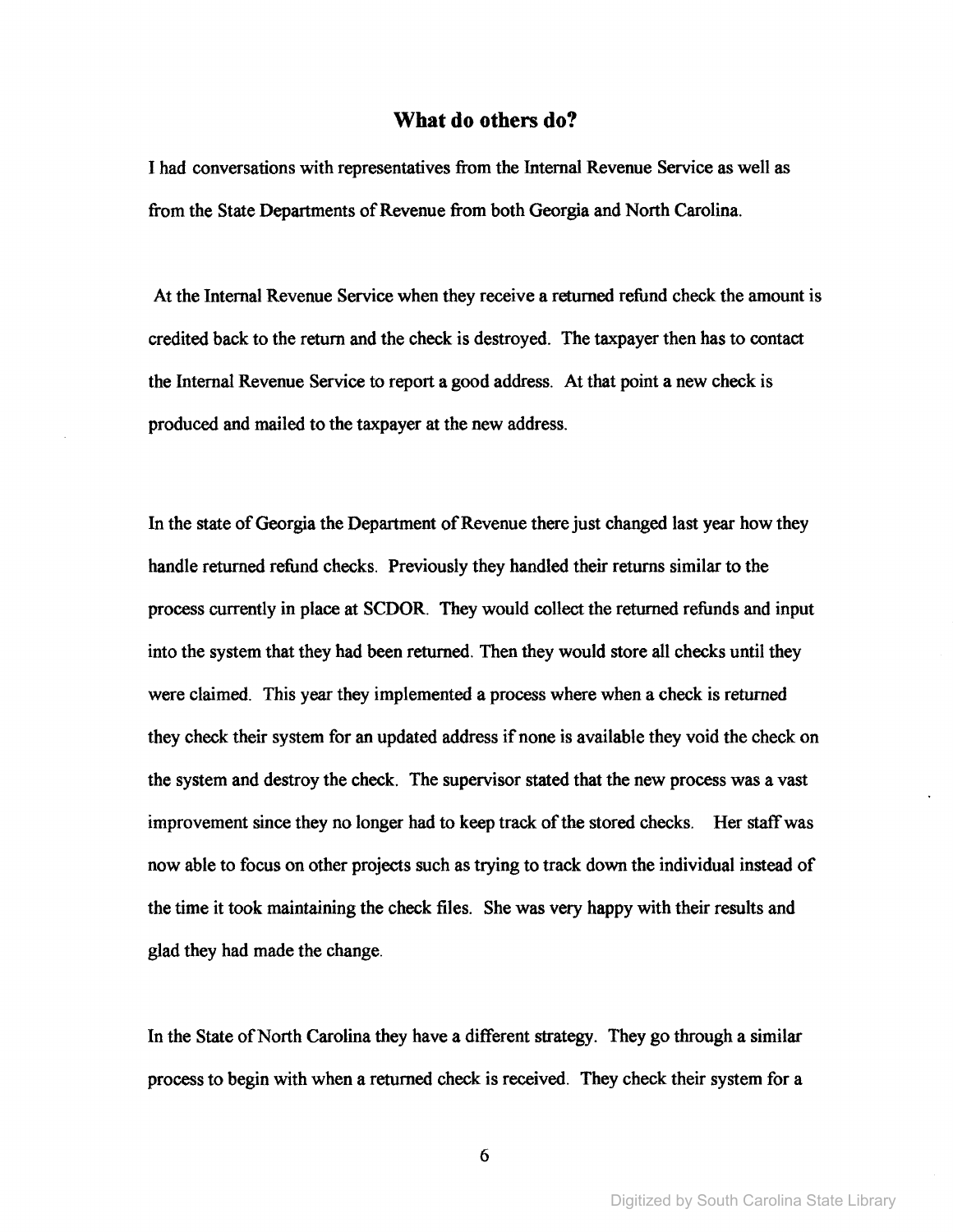better address. They then store the returned checks for a year. Once a fiscal year they send a notice to the last know address to all the taxpayers whose checks were returned. They hope that this notice gets delivered directly to or forwarded to the taxpayer and that the taxpayer then claims their refund. If not the checks are returned to their state treasurers office for destruction.

## What solutions can be made to reduce the time spent on returned refund checks???

#### Direct Deposit:

If there are ways to increase the use of direct deposit by taxpayers this would eliminate those individuals from being returned. This would further reduce costs by eliminating checks printing, postage, or handling costs from those taxpayers. The faster service would also decrease calls. When taxpayers utilize direct deposit they get their refund generally in two weeks. This is better than the average five to six weeks it takes to get a paper refund. However a majority of this time savings comes from the fact that currently direct deposits are only an option on electronically filed returns which are easier to process than paper returns.

Problems with this include the fact that currently there is no additional space on our forms to allow for entering the banking information. Also there is the problem of increasing the number of keystrokes in data entry. There is also the risk of error in incorrectly keyed accounts. This is the major obstacle in that if an account is entered incorrectly and the money is deposited into an actual account it is very difficult to get that deposit back. With the current set up for direct deposit the taxpayer enters their own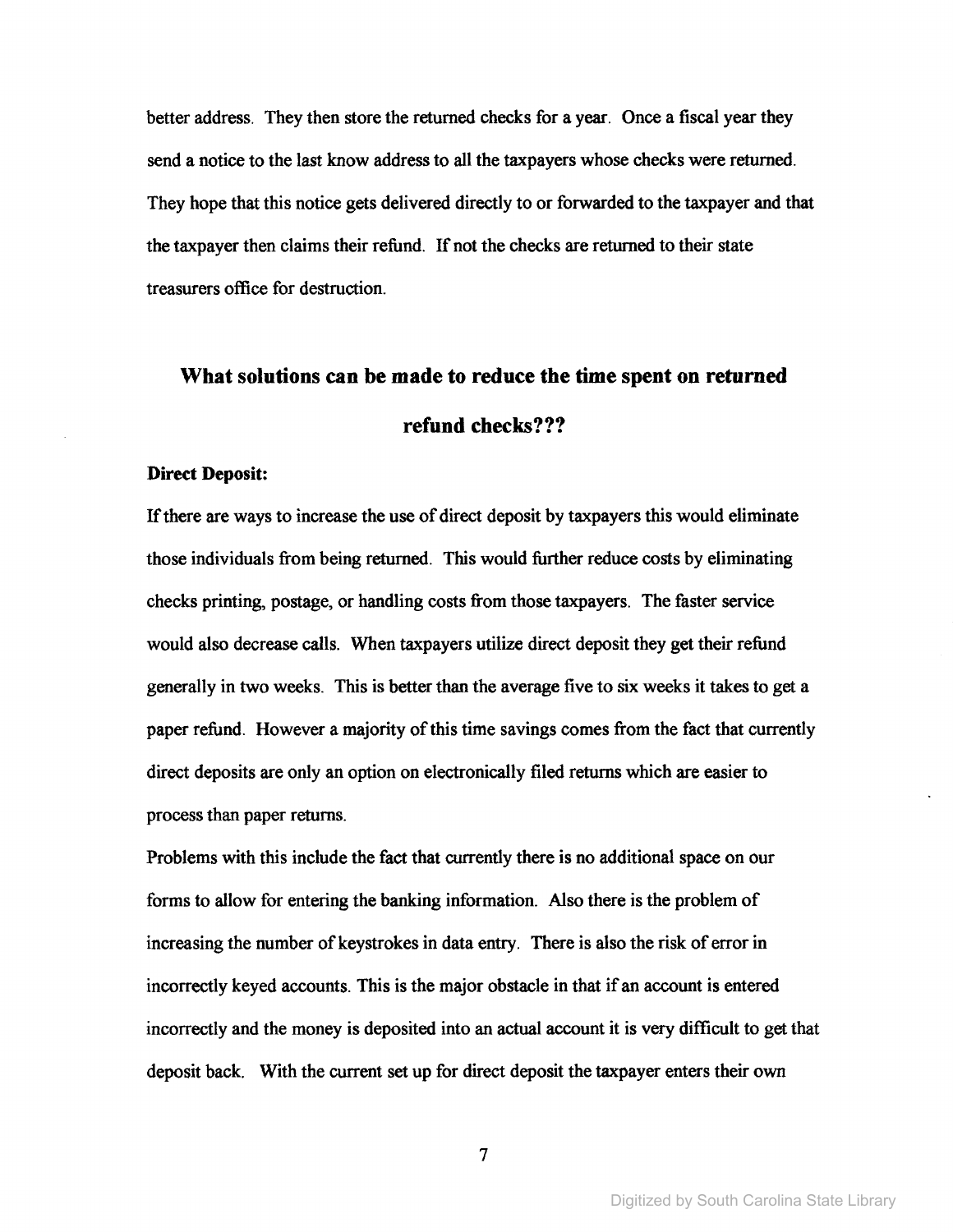banking information. Additionally the increase in time and verification needed to ensure accuracy at the data entry step would outweigh the benefits. Most importantly it is seen as a bonus incentive to get taxpayers to file electronically which is much cheaper and more efficient for the department. Therefore it has been decided by management that adding direct deposits to the income tax paper returns is not an option at this time.

#### **Immediate Cancellation:**

The next option to reduce the amount of time spent on the returned refund check issue is to eliminate the physical check. To accomplish this when a refund is received I would suggest that the system be noted and the amount credited back to the return. The system would recognize that amount as being available until the Statue ofLimitation runs out. The check could then be immediately destroyed. This would eliminate the time spent on batching and filing the checks. It would further eliminate all the year end time spent on verifying pulling, stamping the posted checks. Additionally there would be the cost savings of all the envelopes that the section would no longer have to type. Also there would no longer be any time spent on pulling the refunds to be remailed. Lastly any member of the contact center team could reissue the returned refund checks by simply reworking the return on our system. This would allow the telecommuters to also easily perform this function. Finally it would decrease the risk exposure since there will no longer be a large volume of checks available in the section.

The only issue would be a possible language adjustment in code section §12-6-5560. This process change would not preclude us from posting a list ofthe individuals whose checks were returned in their county courthouses.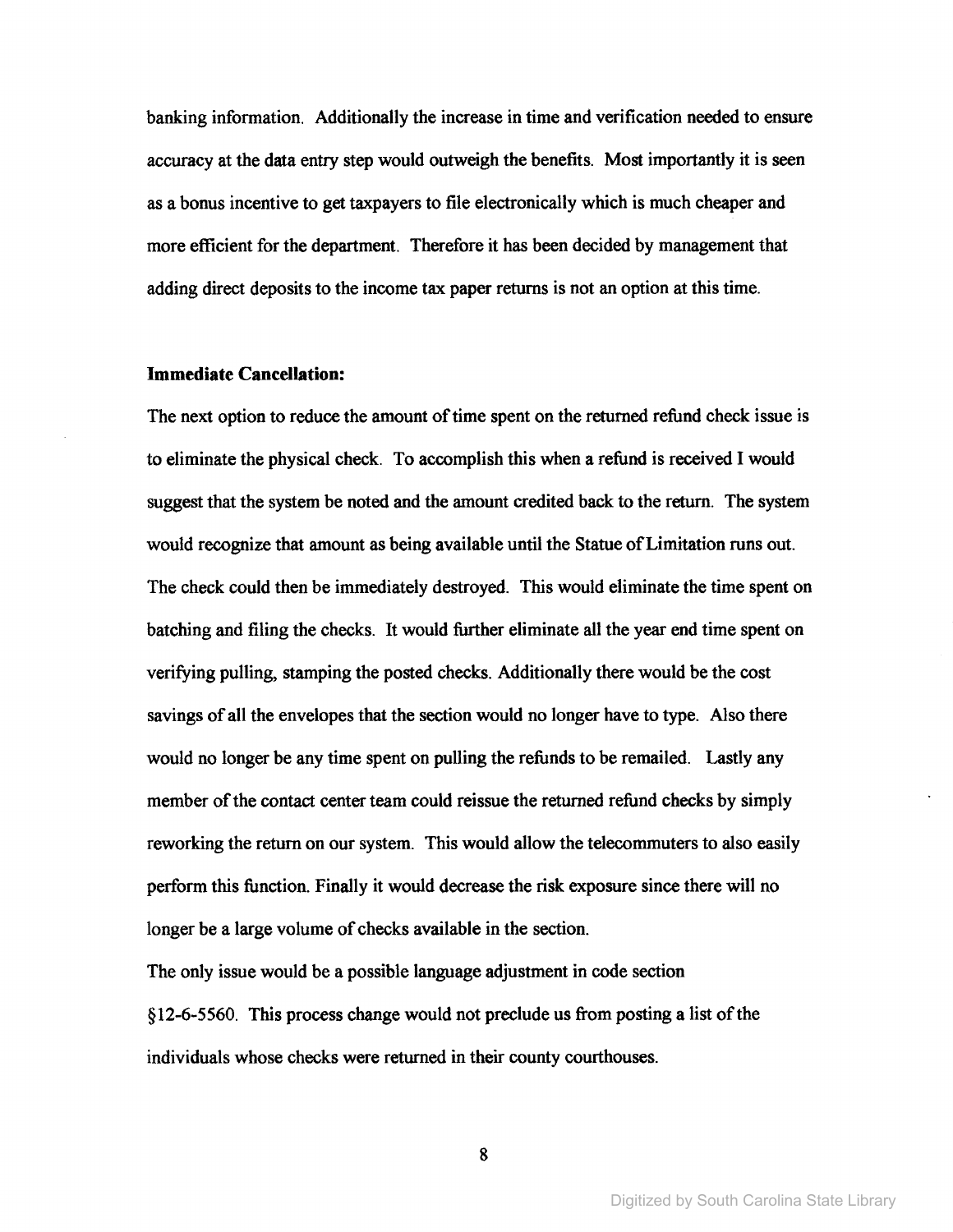#### **Summary**

It is therefore my recommendation that the Department of Revenue change the procedures the contact center follows regarding returned undeliverable refund checks. If no better address is available the system should be noted that the check was returned due to a bad address. The refund amount credited back to the return for future claim. The checks should then be immediately destroyed. This would reduce the handling time by a significant amount allowing the employees to concentrate on their main job function which is answering tax related telephone inquiries. The verification of success or failure ofthis project could be calculated through the use ofthe Centrevu call resource system. The efficiency of these employees will be tracked. The number of calls and time spent on calls will be compared to verify that indeed the time they previously spent on maintaining the returned check files is now productive in direct customer service. This would save the state the need to hire additional employees to handle incoming calls as it would make available resources that are currently being overwhelmed in a process that is outdated.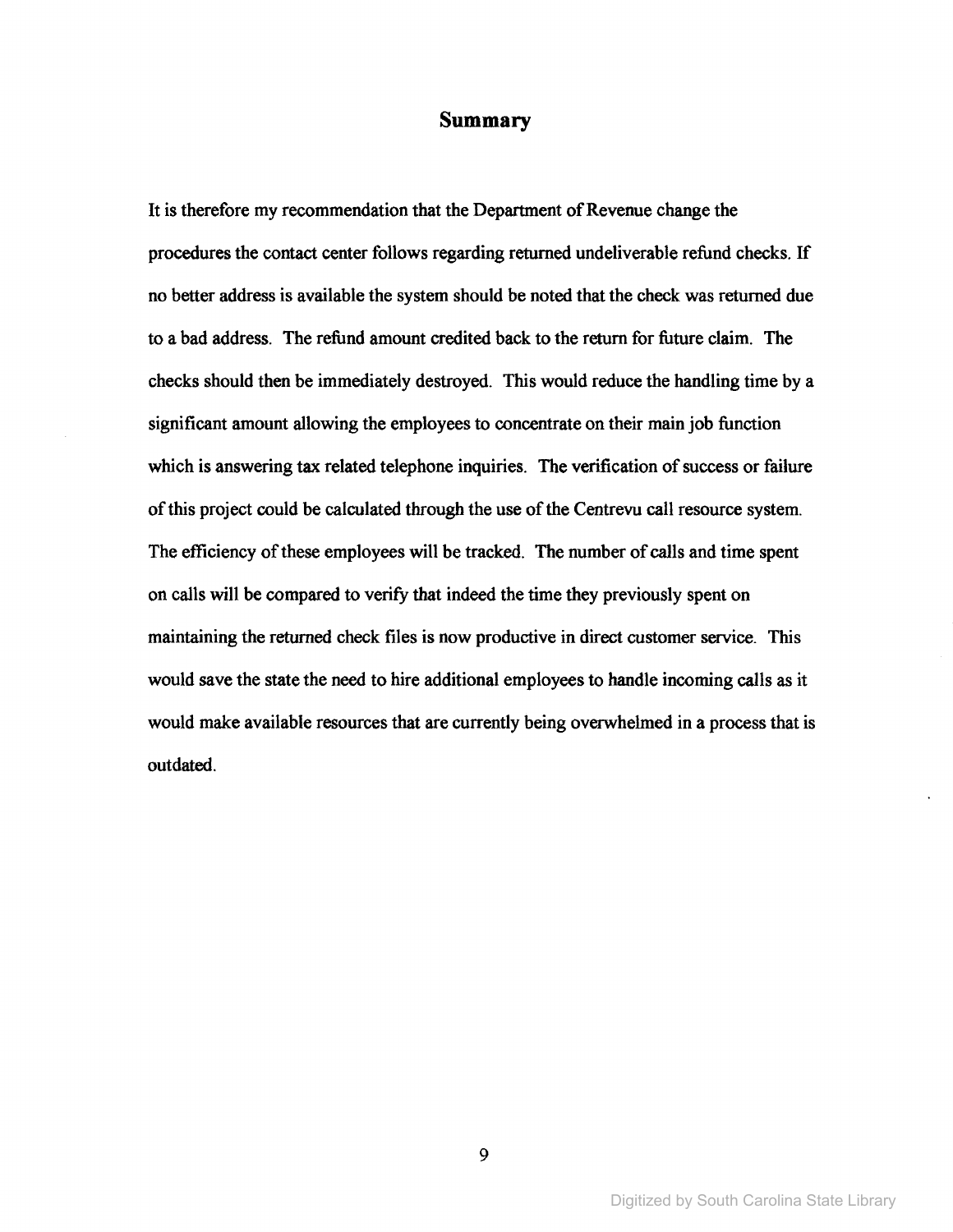# **Appendices**

- A) Process Flow Chart
- B) Returned Check Data and Chart
- C) Code Section
- D) Project Release Form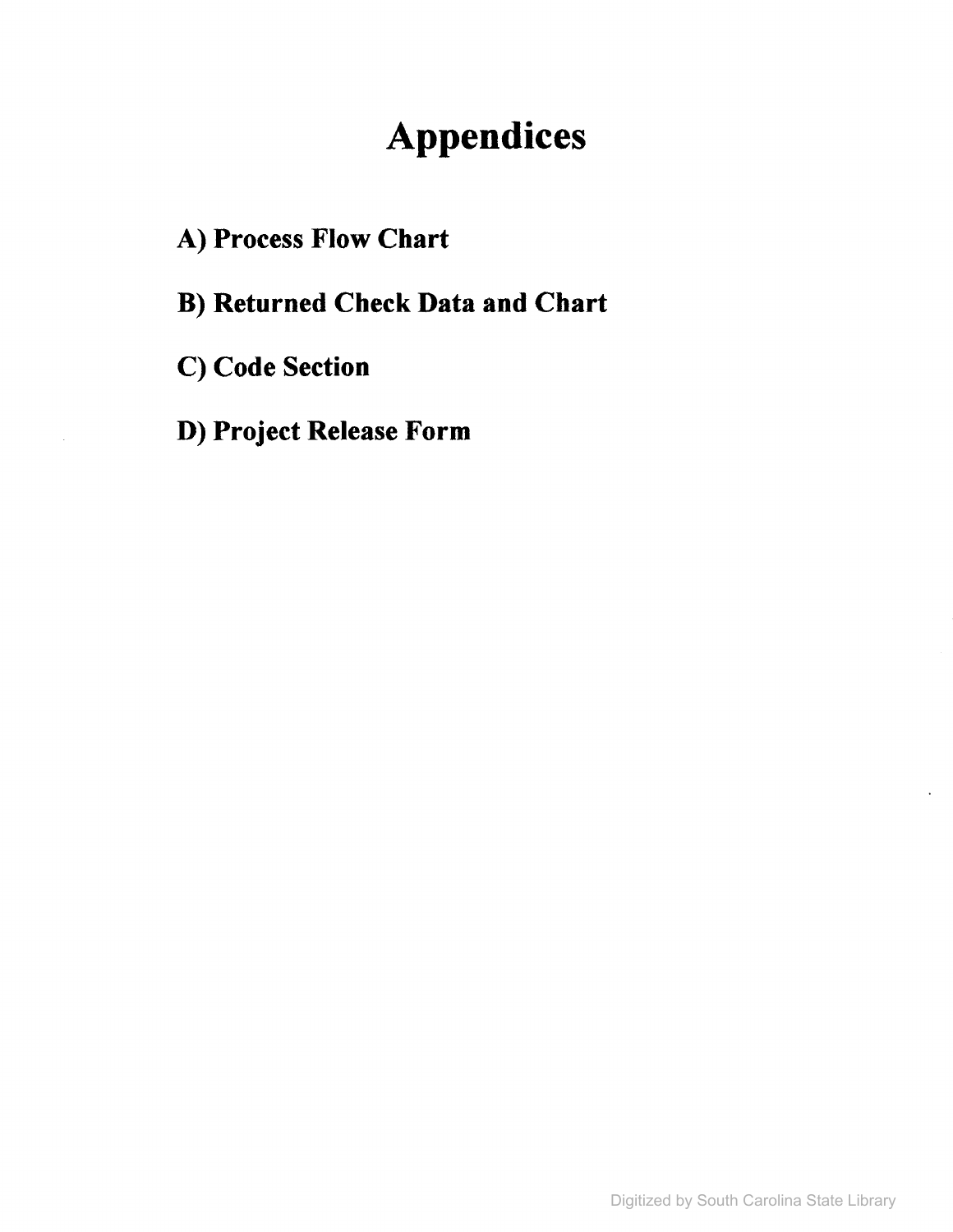Appendix A Process Flow Chart

 $\sim 10^{-11}$ 

 $\bar{z}$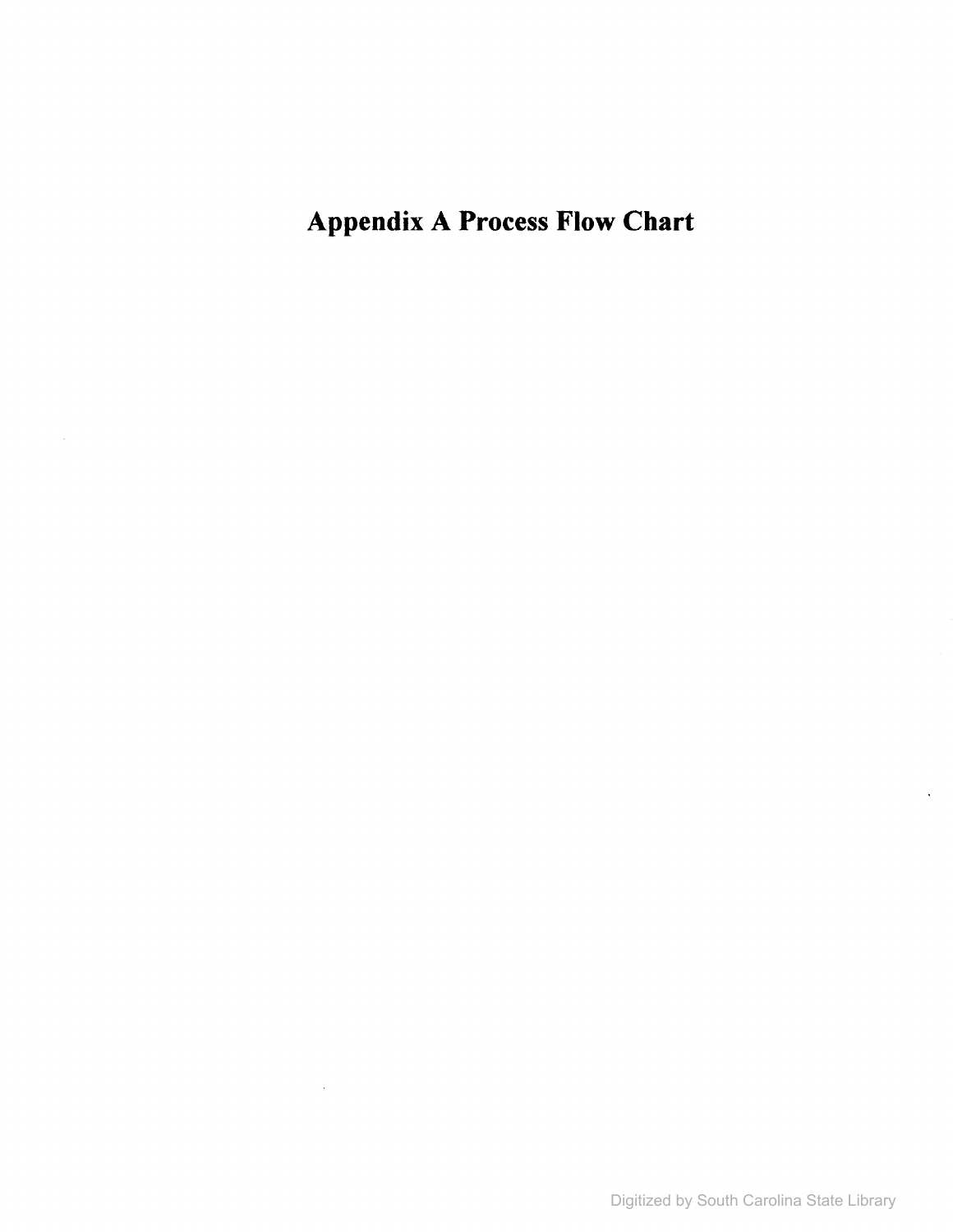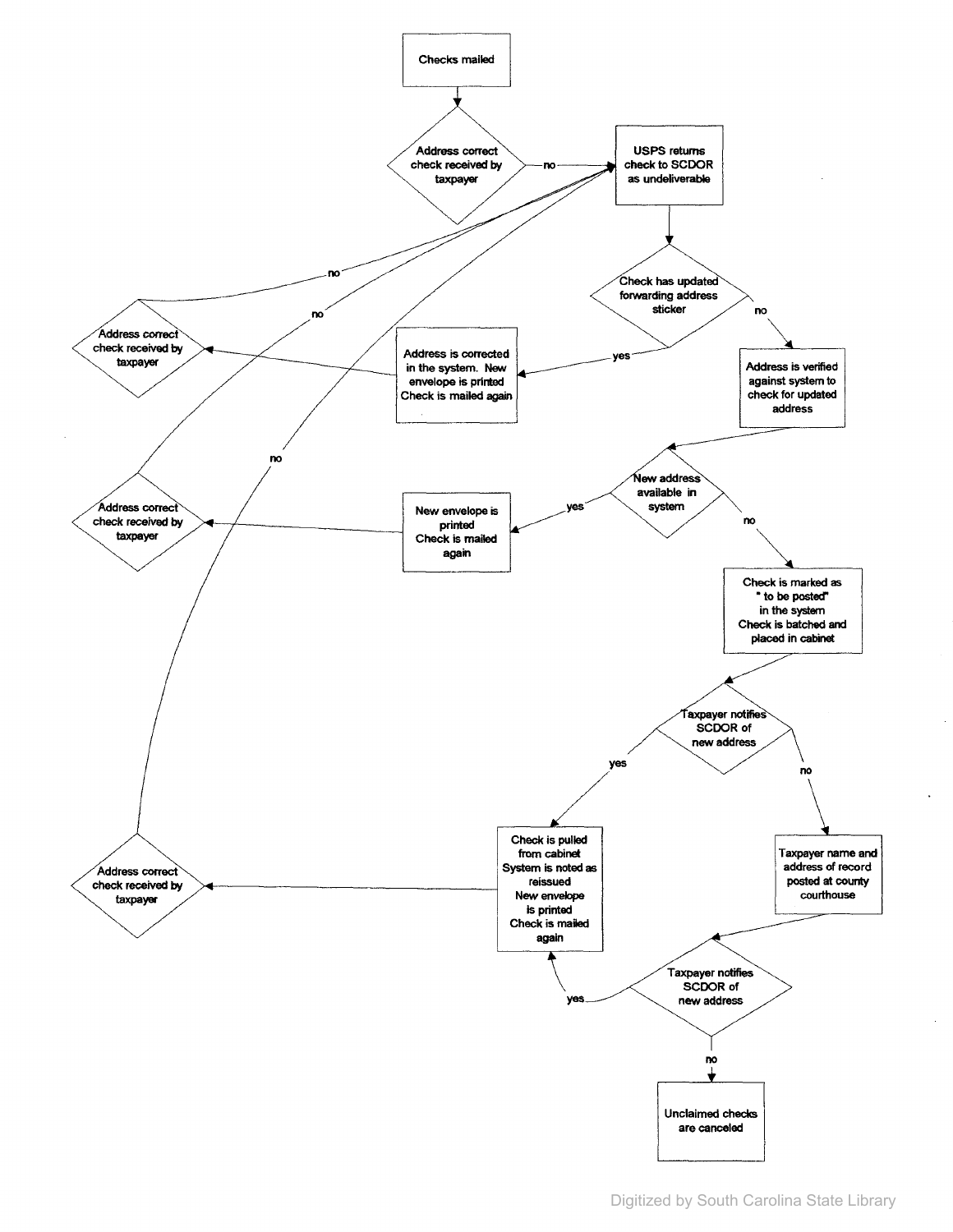# Appendix B Returned Check Data and Chart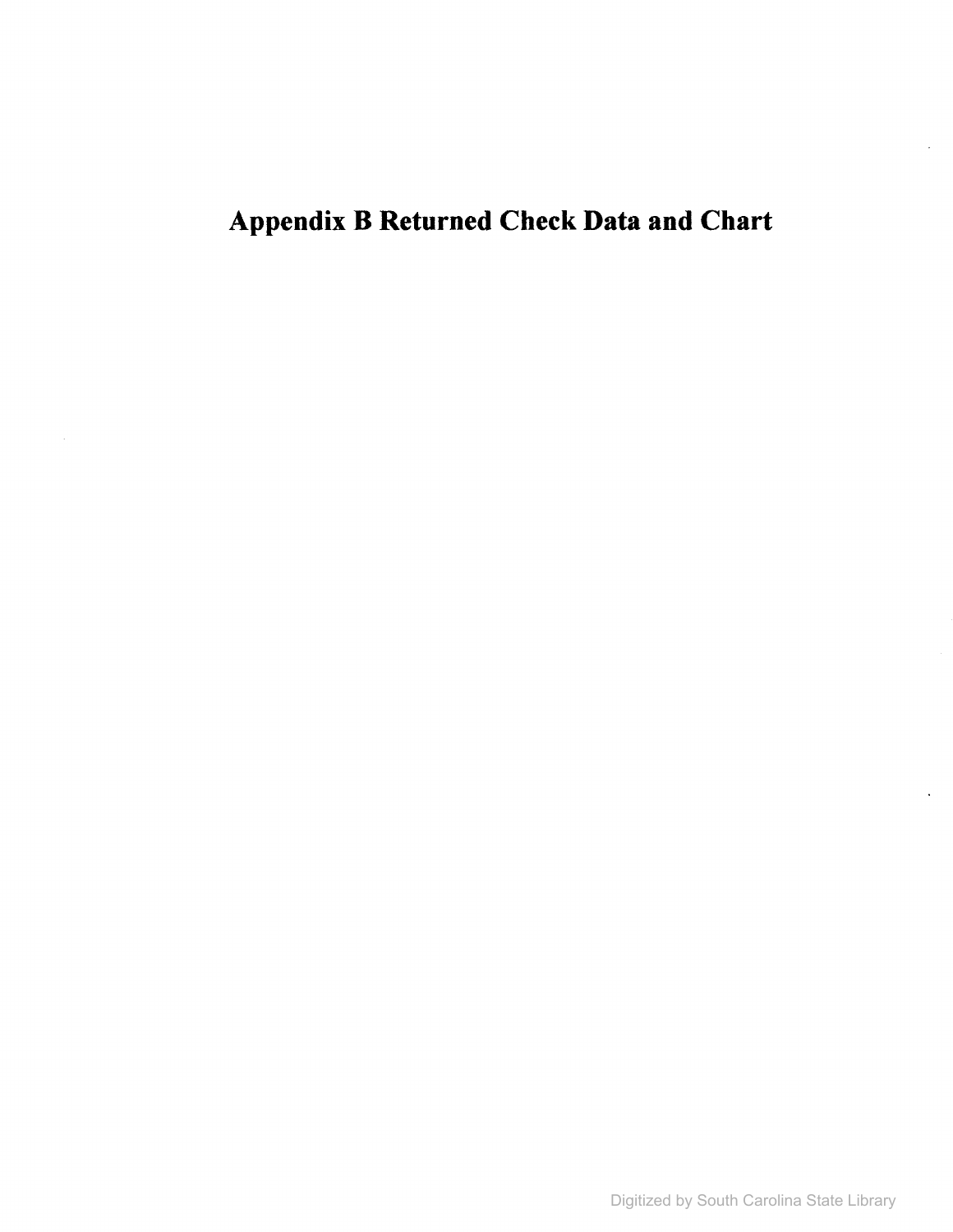| Week | <b>Checks Returned</b> | <b>Checks Remailed</b> |
|------|------------------------|------------------------|
| 1    | 36                     | 28                     |
| 2    | 69                     | 8                      |
| 3    | 67                     | 8                      |
| 4    | 274                    | 88                     |
| 5    | 661                    | 90                     |
| 6    | 835                    | 67                     |
| 7    | 878                    | 279                    |
| 8    | 536                    | 170                    |
| 9    | 583                    | 281                    |
| 10   | 518                    | 251                    |
| 11   | 337                    | 239                    |
| 12   | 855                    | 178                    |
| 13   | 503                    | 237                    |
| 14   | 410                    | 234                    |
| 15   | 415                    | 158                    |
| 16   | 527                    | 185                    |
| 17   | 416                    | 163                    |
| 18   | 307                    | 118                    |
| 19   | 478                    | 222                    |
| 20   | 164                    | 62                     |
| 21   | 246                    | 166                    |
| 22   | 205                    | 77                     |
| 23   | 154                    | 83                     |
| 24   | 186                    | 128                    |
| 25   | 34                     | 22                     |
| 26   | 58                     | 68                     |
| 27   | 124                    | 85                     |
| 28   | 72                     | 70                     |
| 29   | 21                     | 46                     |
| 30   | 75                     | 52                     |
| 31   | 73                     | 117                    |
| 32   | 73                     | 92                     |
| 33   | 80                     | 28                     |
| 34   | 17                     | 23                     |
| 35   | 30                     | 24                     |
| 36   | 25                     | 36                     |
| 37   | 41                     | 36                     |
| 38   | 59                     | 34                     |
| 39   | 36                     | 19                     |
| 40   | 50                     | 46                     |
| 41   | 15                     | 37                     |
| 42   | 68                     | 58                     |
| 43   | 45                     | 33                     |
| 44   | 37                     | 32                     |
| 45   | 45                     | 35                     |
| 46   | 29                     | 21                     |
| 47   | 17                     | 16                     |
| 48   | 64                     | 18                     |
| 49   | 24                     | 15                     |
| 50   | 60                     | 34                     |
| 51   | 32                     | $\overline{2}$         |
|      |                        |                        |
|      | 10964                  | 4619                   |

 $\sim$ 

 $\frac{1}{2}$ 

 $\ddot{\phantom{a}}$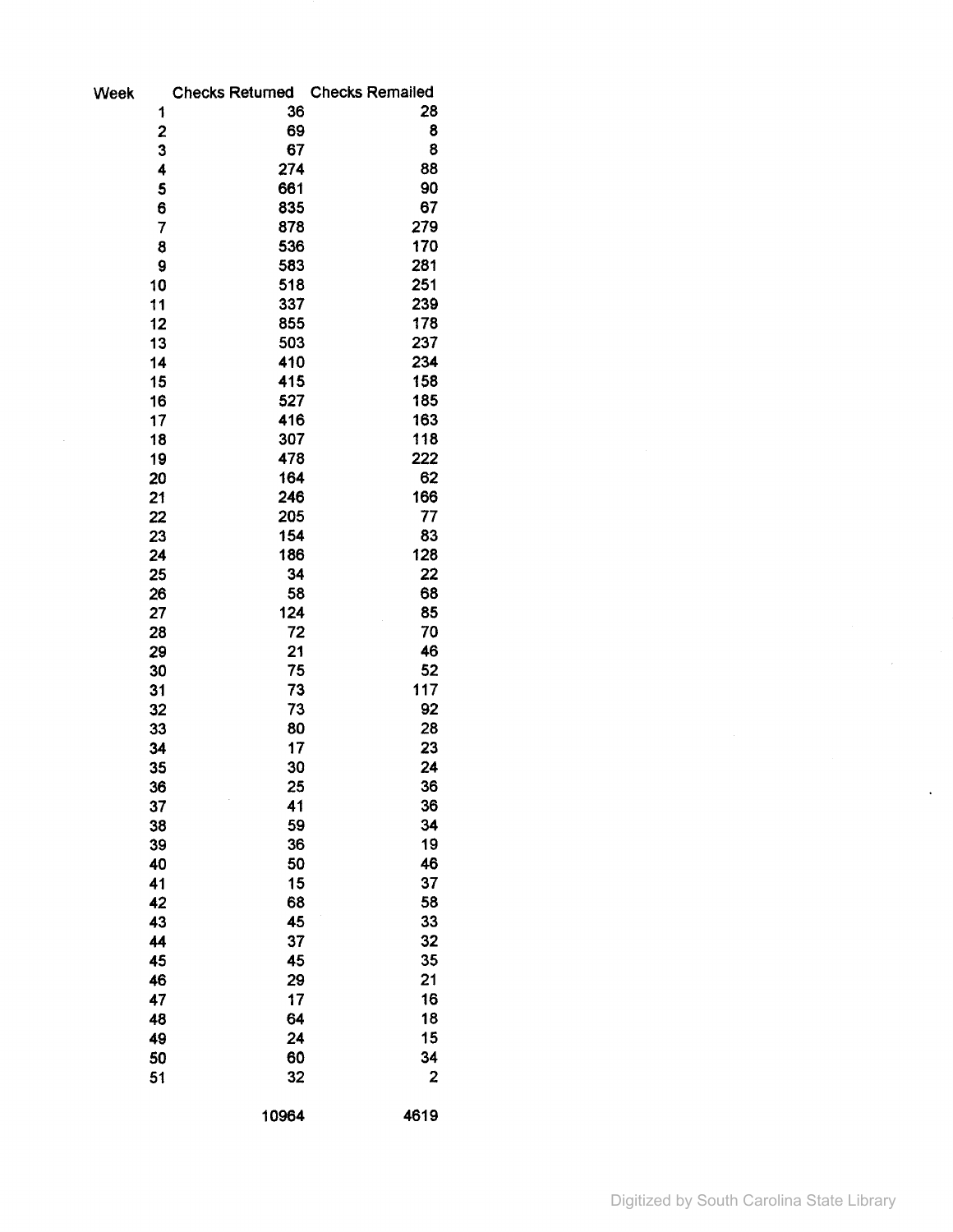### **Returned Checks**



Digitized by South Carolina State Library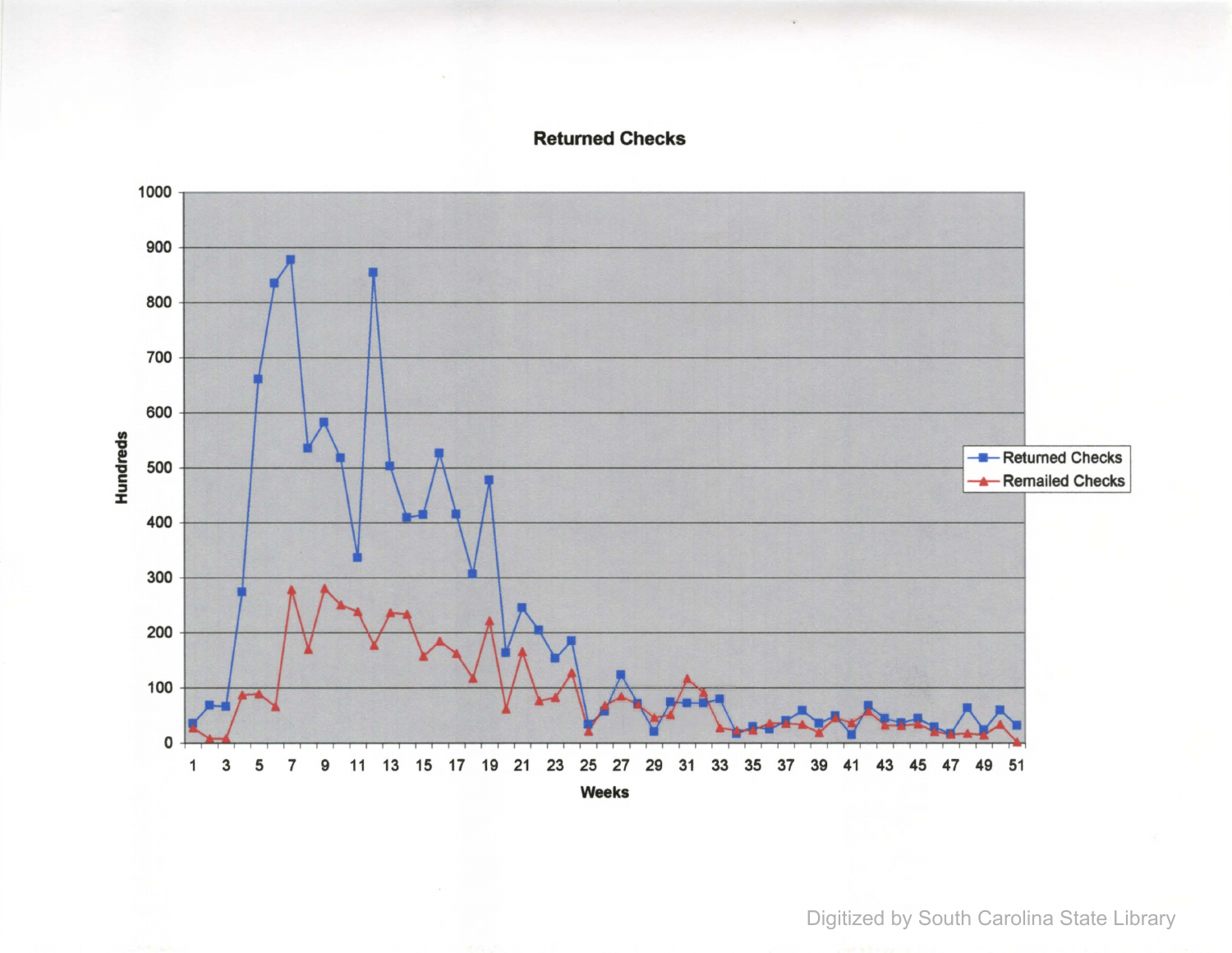Appendix C Code Section

 $\bar{z}$